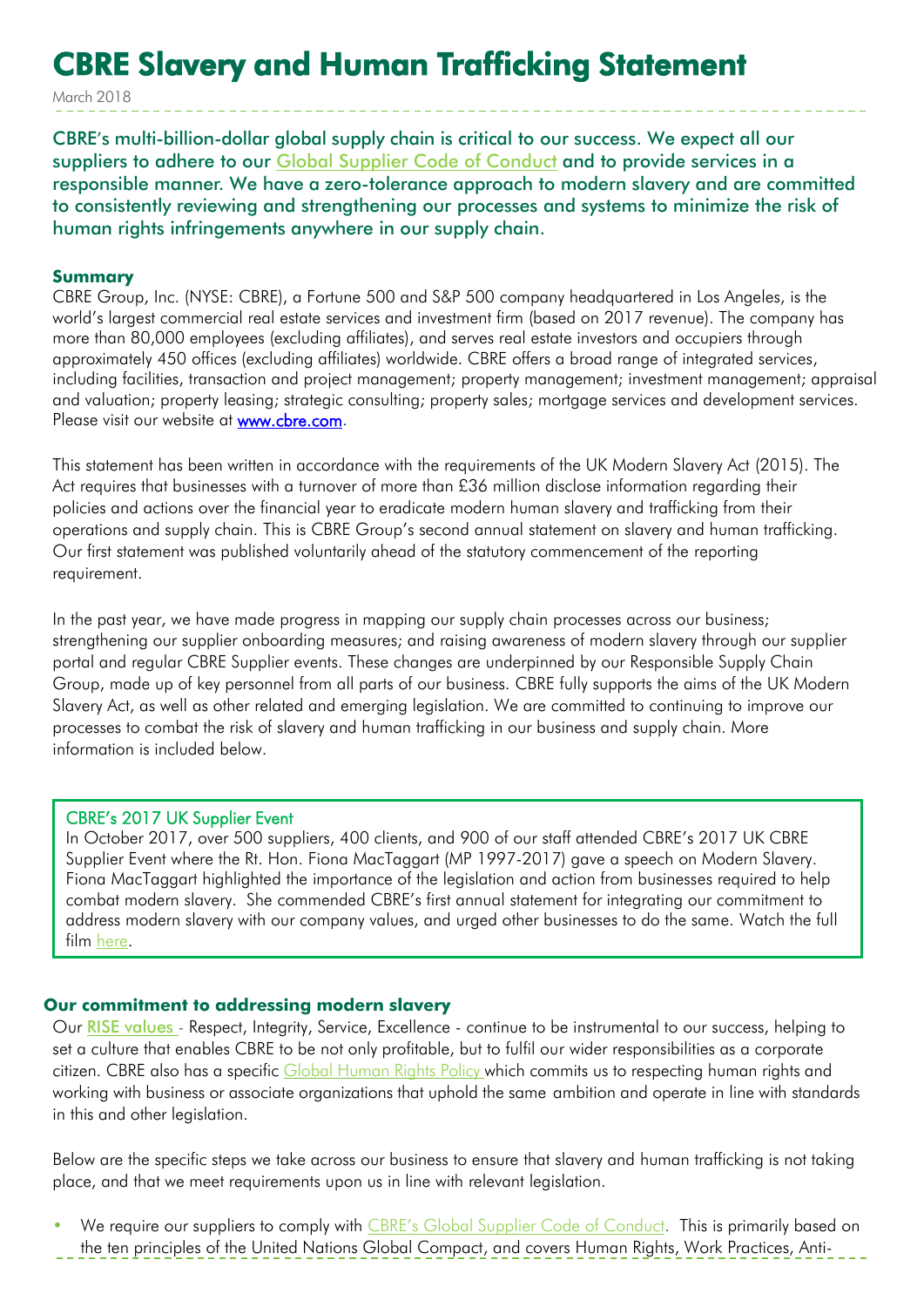# CBRE Slavery and Human Trafficking Statement

March 2018

- Corruption and Environmental Practices. We have established expectations on supplier business conduct relating to how goods and services are provided to us and our clients. Suppliers receive this policy during our onboarding process for acknowledgement before any work is undertaken.
- We expect our suppliers to uphold the principles of our own **[Standards](https://www.cbre.com/about/corporate-responsibility/ethics-and-compliance) of Business Conduct** (SOBC) which all our employees certify compliance with annually. We also require suppliers to notify us of any breaches if they become aware of any occurrence.

## **Additional measures**

- In the UK, all existing and new suppliers receive a copy of the Global Supplier Code of Conduct. We track all responses and retain all Supplier Agreements. Where necessary we will obtain assurance of adherence to the obligations set out above.
- In 2017, we also implemented additional onboarding and security measures in the UK. For example, where we support occupier clients we have stepped up our right-to-work checks. As well as photo identification, staff must be added to an organogram and regular and random personnel checks are carried out.
- In addition to internal escalation procedures, we operate an independent, confidential and multi-language [Ethics Helpline](https://secure.ethicspoint.com/domain/media/en/gui/7298/index.html) which is available to any employee who suspects or is aware of modern slavery in the supply chain, and this helpline is available to employees of our suppliers and clients.
- In 2018, we plan to implement a 'red flag' campaign across our occupier clients so staff or line managers can more easily identify and escalate suspicious behavior. For example, where staff may be working out of job scope.

## **Training and awareness**

- It is important to us that we raise awareness not just with our staff, but within our supply chain. Modern Slavery and our Supplier Code of Conduct is now addressed at our supplier events and meetings. In 2018/19 we will look to enhance our existing processes to leverage further and more regular communication on modern slavery with our suppliers.
- In 2018/19 we will continue to promote wider awareness and understanding of Modern Slavery to staff, our suppliers, as well as implementing compulsory training for key personnel.

# **External recognition**

• In 2017, we were named to both the FTSE4Good Index and the Dow Jones Sustainability Index (North America), acknowledging our leadership in environmental, social and governance policies and performance around the world. We were also named, for the fifth year in a row, to Ethisphere Institute's list of ['World's Most Ethical](https://www.cbre.us/about/media-center/cbre-named-a-worlds-most-ethical-company--for-fifth-straight-year)  [Companies](https://www.cbre.us/about/media-center/cbre-named-a-worlds-most-ethical-company--for-fifth-straight-year)'. Our annual Global Corporate [Responsibility](http://www.cbre.com/responsibility) report outlines some significant accomplishments over the last year.

### **Internal accountability**

- The Audit Committee of the Board of CBRE Group, Inc oversees CBRE's Ethics and Compliance function and meets regularly with the Chief Ethics and Compliance Officer (CECO).
- The CECO is responsible for maintaining, developing and reviewing CBRE's policies and procedures for this topic. This approach is mirrored across our regional governance structure, with Regional and Country Compliance Officers (CCO) managing and supporting their respective geographic responsibilities.
- CBRE maintains an independently overseen reporting process for ethics and compliance issues, including for reporting any slavery and human trafficking concerns. This includes a process for informing senior management about allegations of slavery and human trafficking, periodic internal reports as well as details about key investigations that are in progress or completed.